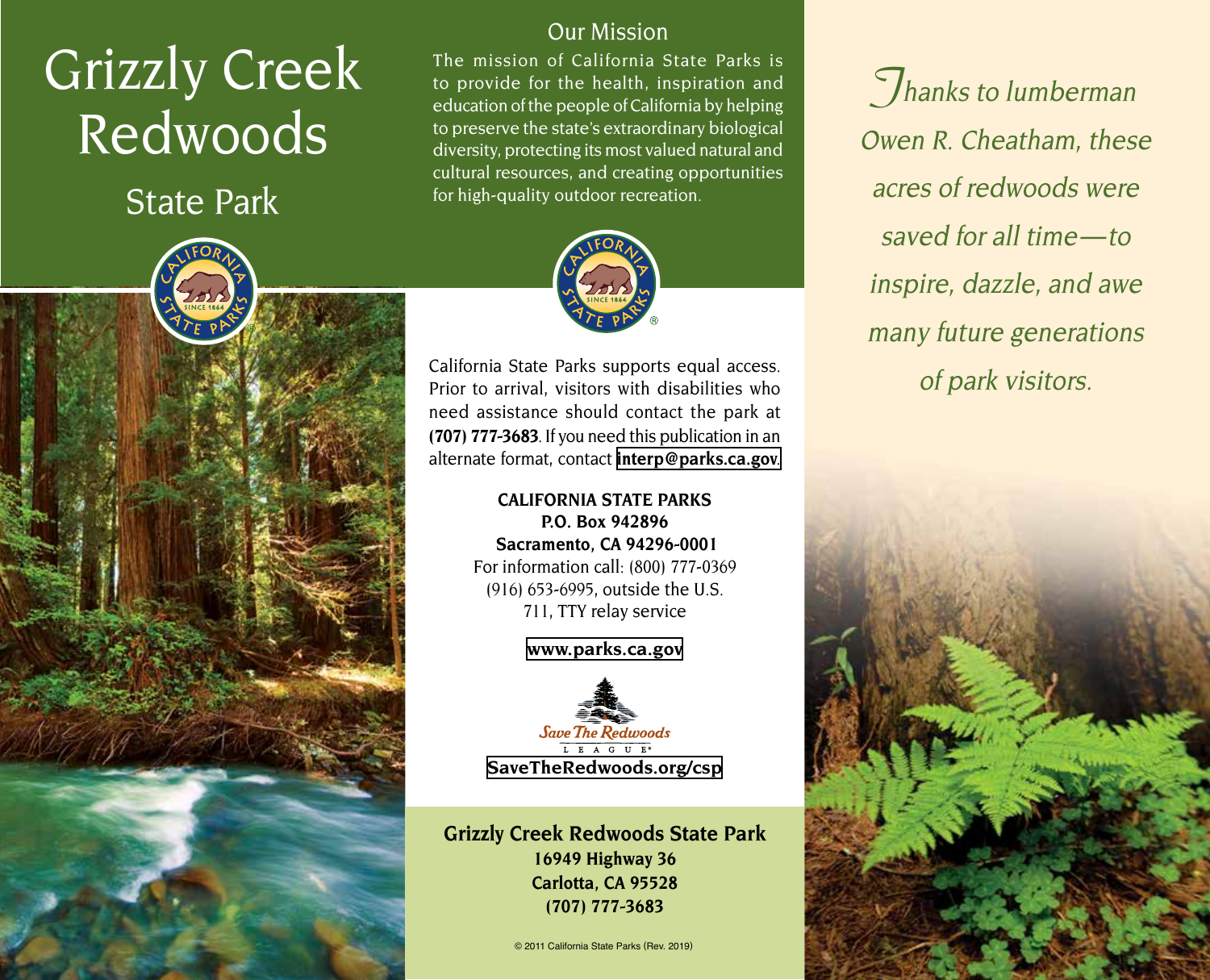**Grizzly Creek Redwoods State Park offers** 

**a sense of seclusion and intimacy** that has endeared it to generations of visitors. Nearly 30 miles inland from the coast, the lush, green, 393-acre park is an unspoiled gem. Towering ancient redwoods guard three separate parcels of pristine riverfront.

#### **PARK HISTORY**

#### **California Indians**

For thousands of years, California Indians known as Nongatl lived in this area. The Nongatl speak Athabascan, a distinct language family whose speakers come from the Arctic Circle along the North American West Coast from Alaska to Humboldt County.



One of many dedicated redwood groves

Four distinct language families still exist in the local region: Athabascan, Algic, Hokan, and Yukian. Although distinct from one another, they still shared many cultural traits. Ethnographers have codified this region as a Northern California culture area. Native groups traded with each other; local objects such as ceremonial blades and shell beads have been identified as far away as America's Deep South and East Coast.

Athabascan-speaking ceremonies often included multiple groups, and intermarriage between groups was common. Many local indigenous people spoke or still speak two or more languages.

With the coming of Euro-American settlers, native lands around the Van Duzen River were turned into farms and ranches. The new settlers insisted that the Indians be relocated, so U.S. Army troops from Fort Humboldt took the Nongatl people to the Round Valley, Hupa Valley, and Smith River Reservations in the 1860s. Many of these people eventually returned to their homelands, and the Rohnerville Rancheria was established north of Fortuna in 1910.

> Some descendants of the Nongatl belong to the Bear River Band of Rohnerville Rancheria, maintaining cultural and ancestral ties while retaining and practicing their own traditions.



#### **Euro-American Settlers**

In the late 1860s, the Van Duzen River area — named for New Jersey gold-seeker James Van Duzen — was a stagecoach stopover and resort. When the State of California acquired the acreage in 1943, the river and its banks had long been popular with visitors.

## **NATURAL RESOURCES**

#### **Wildlife**

Black-tailed deer watch for bobcats or mountain lions. Tracks of California black bears, raccoons, elk, and river otters may dot the river's damp banks on any morning.

Beautiful pileated woodpeckers hammer at the trees in the company of dark-eyed juncos, northern spotted owls, winter wrens, and boisterous Steller's jays. Great blue herons fish among the river rocks.

Endangered marbled murrelets nest in the redwood canopy, but corvids (jays,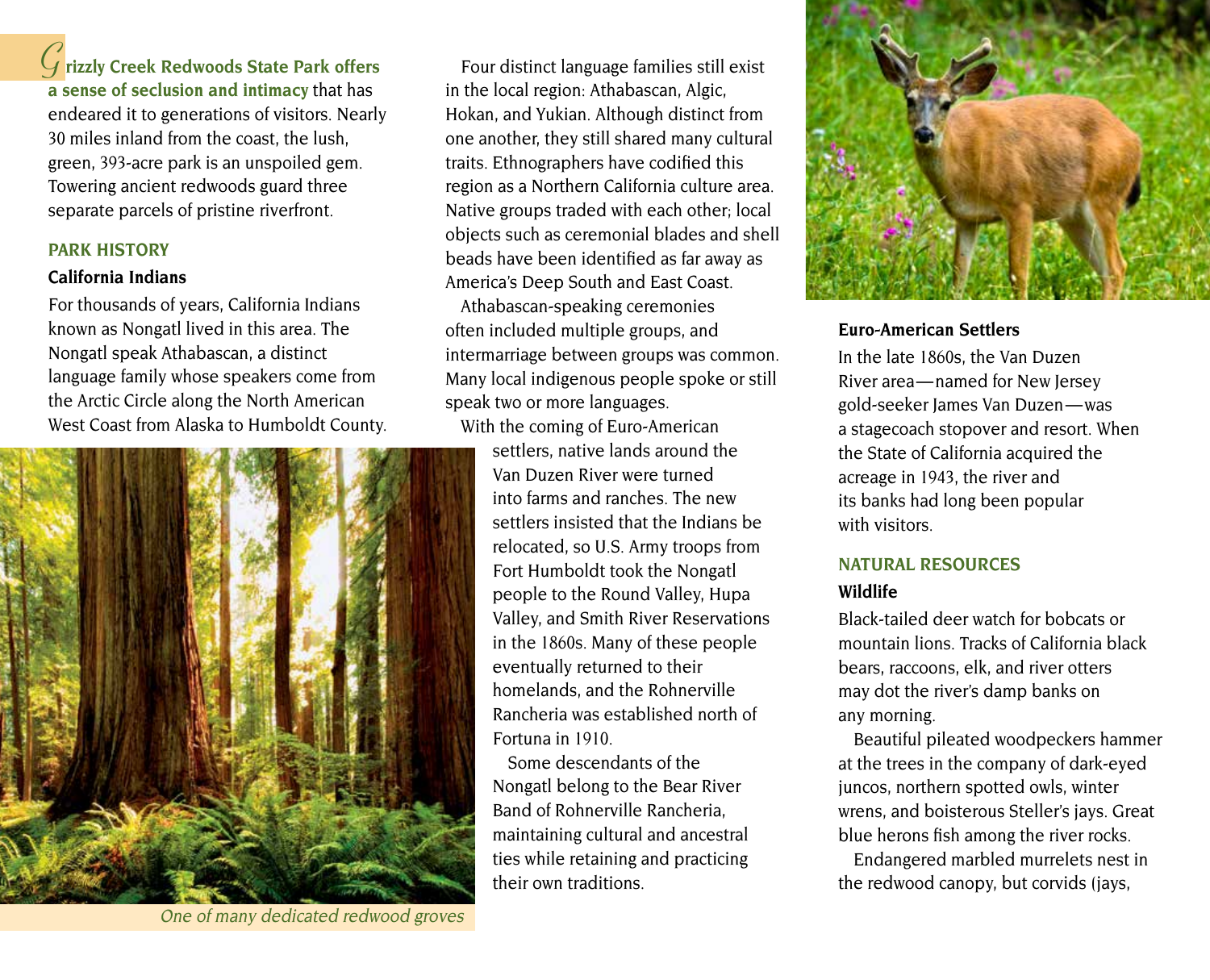crows, and ravens) prey upon their eggs and chicks. Please do not drop food or crumbs.

#### **Habitats**

Coast redwood trees dominate the park. Near the eastern boundary of the redwoods' range, the trees rely on winter rains and morning fog for survival. As climate change accelerates, experts fear that diminished rain and fog may cause the loss of some redwoods as well as other plants and animals that depend on these forests.

Some typical redwood understory plants include three-leaf white trillium, purple calypso orchids (lady slippers), fairy lanterns, wild ginger, and Douglas irises.

Douglas-fir, tanoak, and big leaf maple trees grow among various ferns, mosses, wild huckleberries, and salal.

#### **Owen R. Cheatham Grove**

Four miles west of the visitor center, the ancient redwoods of Cheatham Grove stand among redwood sorrel. The beauty of this grove — named for Owen R. Cheatham, founder of what would become the Georgia-Pacific Plywood and Lumber Companyinspired Cheatham to spare the trees for others to enjoy.

In 1983, thanks to the Save the Redwoods League and the Nature Conservancy, California State Parks acquired Cheatham Grove, one of more than 1,000 dedicated redwood "honor" or memorial groves donated by League benefactors.

#### **RECREATIONAL ACTIVITIES**

**Camping —** Grizzly Creek has 26 family sites, a group site, and one hike/bike site. Family site reservations may be made at **[www.parks.ca.gov](http://www.parks.ca.gov)** or call (800) 444-7275. **Trails —** 4.5 miles of trails offer scenic views. **Picnicking —** Open for day use. To reserve a 40-unit group picnic area, call (707) 777-3683. **Boating —** The Van Duzen River fluctuates in depth seasonally, but strong river currents make rafting and kayaking in winter and early spring a Class III adventure.

**Swimming** — Grizzly Creek joins the Van Duzen River to create a popular swimming spot. Use caution in the strong currents; no lifeguards are on duty.

**Fishing —** In late fall and early winter, steelhead and salmon migrate from the ocean. All anglers aged 16 and over must carry a valid California fishing license. Visit **[www.wildlife.ca.gov](http://www.wildlife.ca.gov)** for more information.

#### **INTERPRETIVE PROGRAMS**

The visitor center has a schedule of events and programs during the summer, including campfire programs, nature walks, and the Junior Ranger program. There are two Redwood EdVentures programs available.

#### **PLEASE REMEMBER**

- Do not feed wildlife. Store all food and scented items in bear-resistant lockers.
- Dogs must be on a leash no more than sixfeet long and must be confined to a tent or vehicle at night. Except for service animals, pets are not allowed on trails.



• Fires are permitted only in the stoves or fire rings provided by the park.

## ACCESSIBLE FEATURES

Within the campground, two campsites and a shower/toilet room are generally accessible. The picnic area is usable, but assistance may be needed.

Accessibility in parks is continually improving. Visit **<http://access.parks.ca.gov>** for details or updates.

#### **NEARBY STATE PARKS**

- Fort Humboldt State Historic Park 3431 Fort Ave., Eureka 95503 (707) 445-6547
- Humboldt Redwoods State Park 17119 Avenue of the Giants, Weott 95571 (707) 946-2409

This park receives support in part through the Humboldt Redwoods Interpretive Association P.O. Box 276 • Weott, CA 95571 (707) 946-2263 **[www.humboldtredwoods.org](https://www.humboldtredwoods.org)**